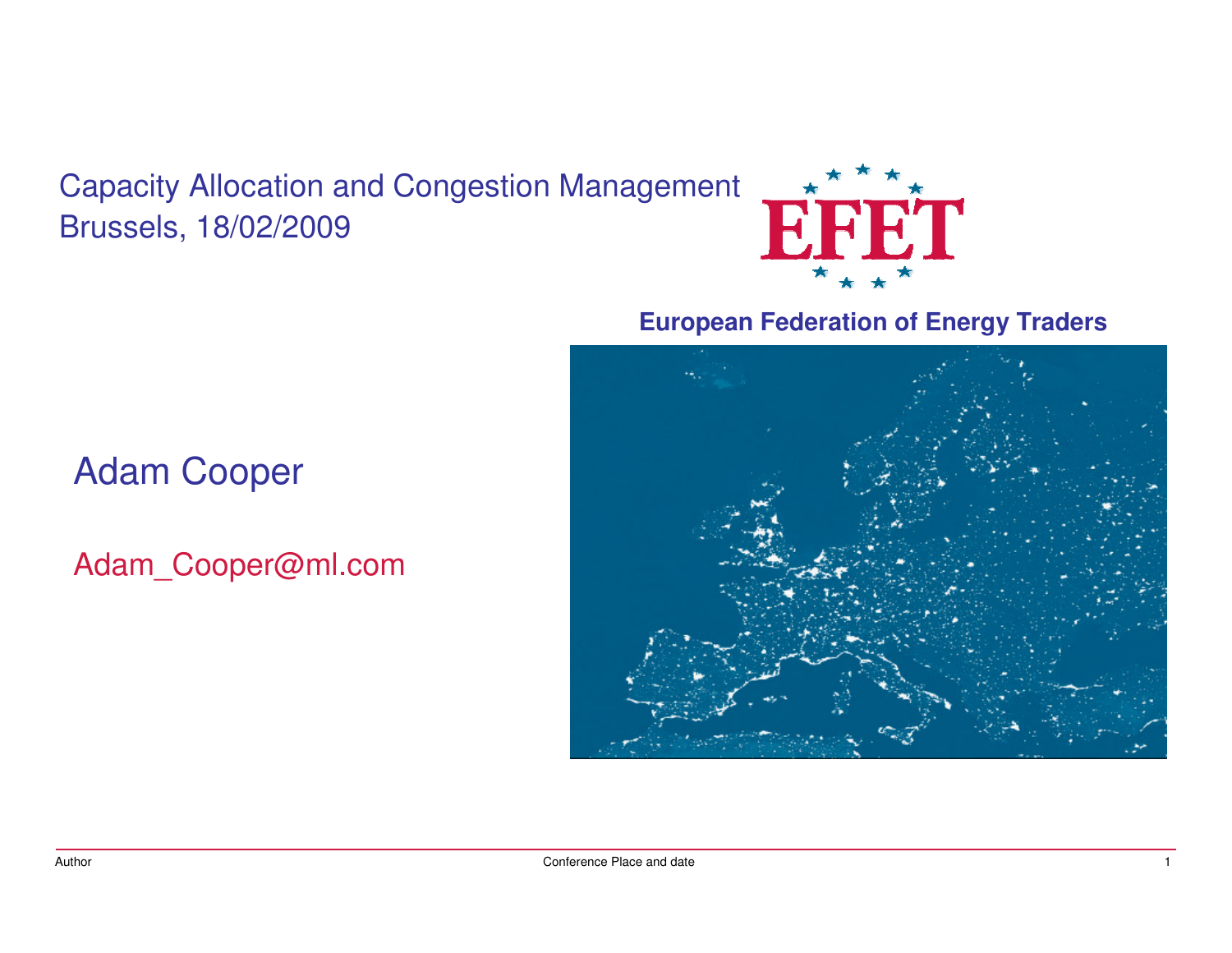## **Initial Impressions**



**An integratedsolution?**

h.

 $\sim$ 

- Welcome the potential improvements, but note the risks of some short term solutions
- m. Longer term change is the key to integrated markets
	- Recognise the difficulty in reaching common solutions
- $\mathcal{C}^{\mathcal{A}}$  Improved mechanisms need to consider the tariff issues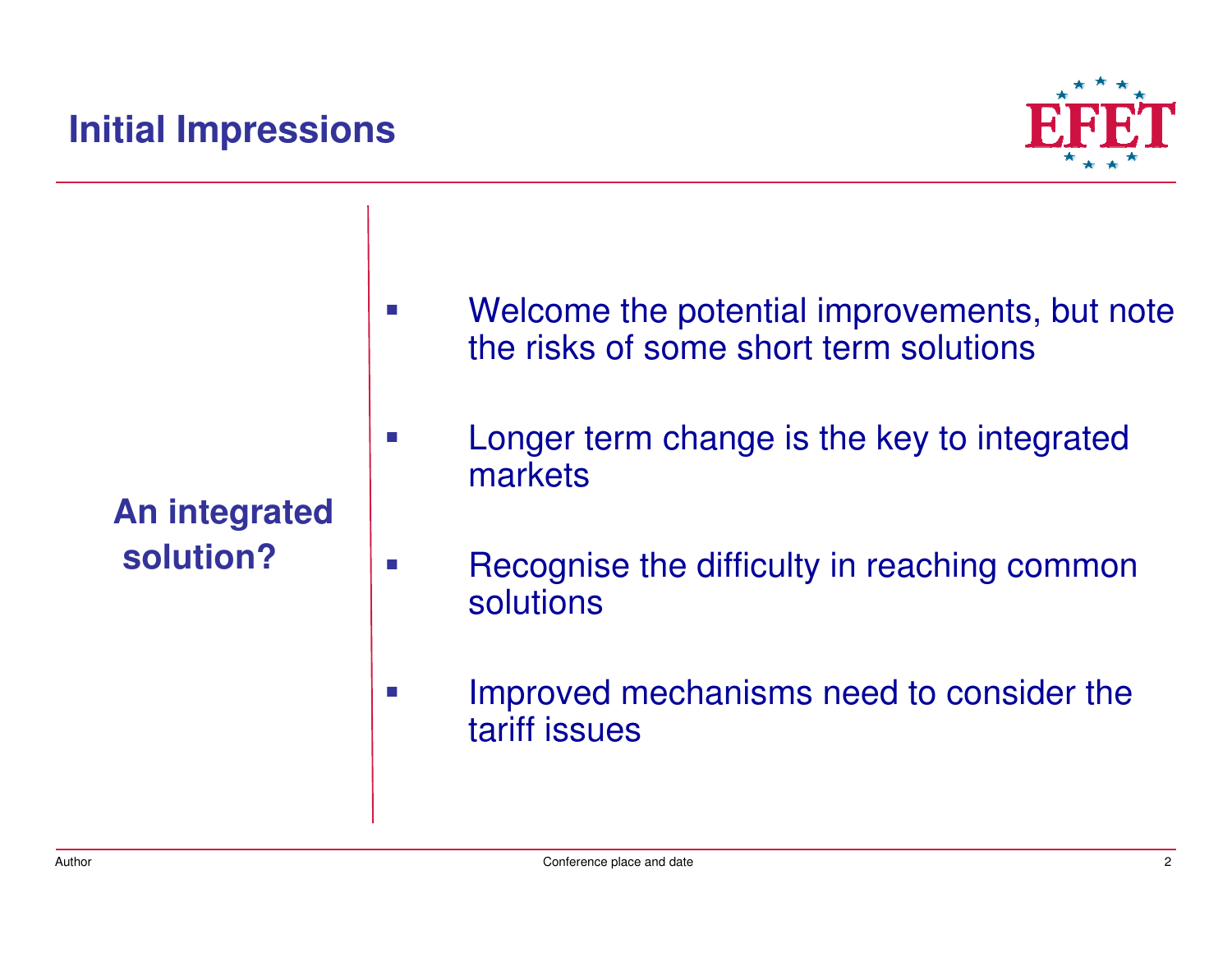

- $\mathcal{L}_{\mathcal{A}}$  EFET believes that competitive markets require the ability to create gas on gas competition
- þ. Capacity provides the ability for different shippers to manage risks
- $\mathcal{C}^{\mathcal{A}}$  Capacity constraints often have a far higher impact on market prices than the underlying commodity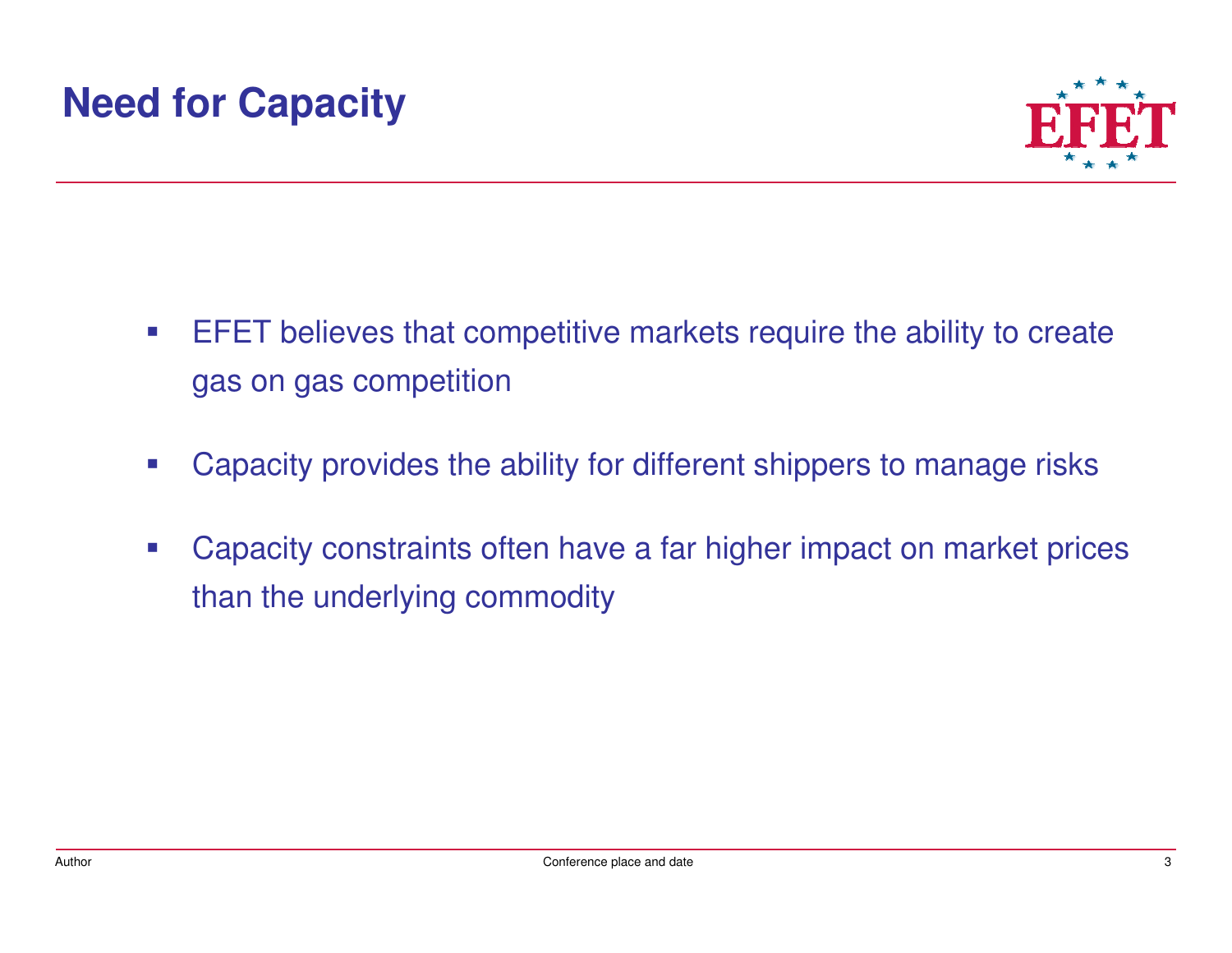## **Short term congestion solution risks**



- $\mathcal{L}^{\text{max}}$ Strong measures may destroy option value
- $\mathcal{L}^{\text{max}}$ Buying LT primary capacity should not be discouraged
- $\mathcal{L}^{\text{max}}$ UIOSI could create gate closure
- $\mathcal{C}^{\mathcal{A}}$  Impacts on other aims in the gas market i.e. daily balancing andflexibility response
- $\sim$ Creating more monopoly services from platform development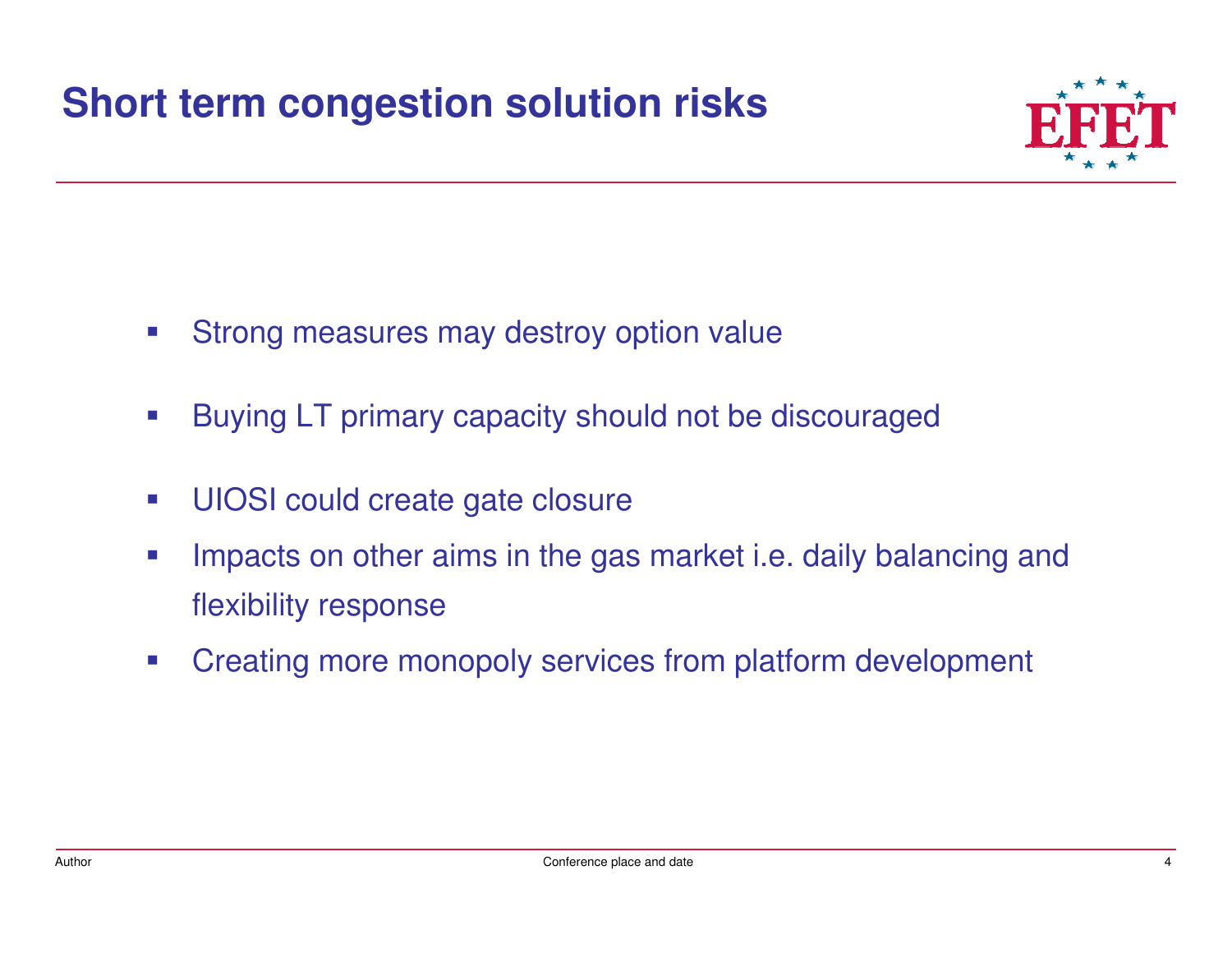

- $\mathcal{L}_{\mathcal{A}}$ Pricing for short term capacity is not based on economics
- $\mathcal{L}_{\mathcal{A}}$ Too much reliance on interruptible
- $\sim$ Open seasons often inflexible and favour existing larger shippers
- $\mathcal{L}_{\mathcal{A}}$ Secondary market has barriers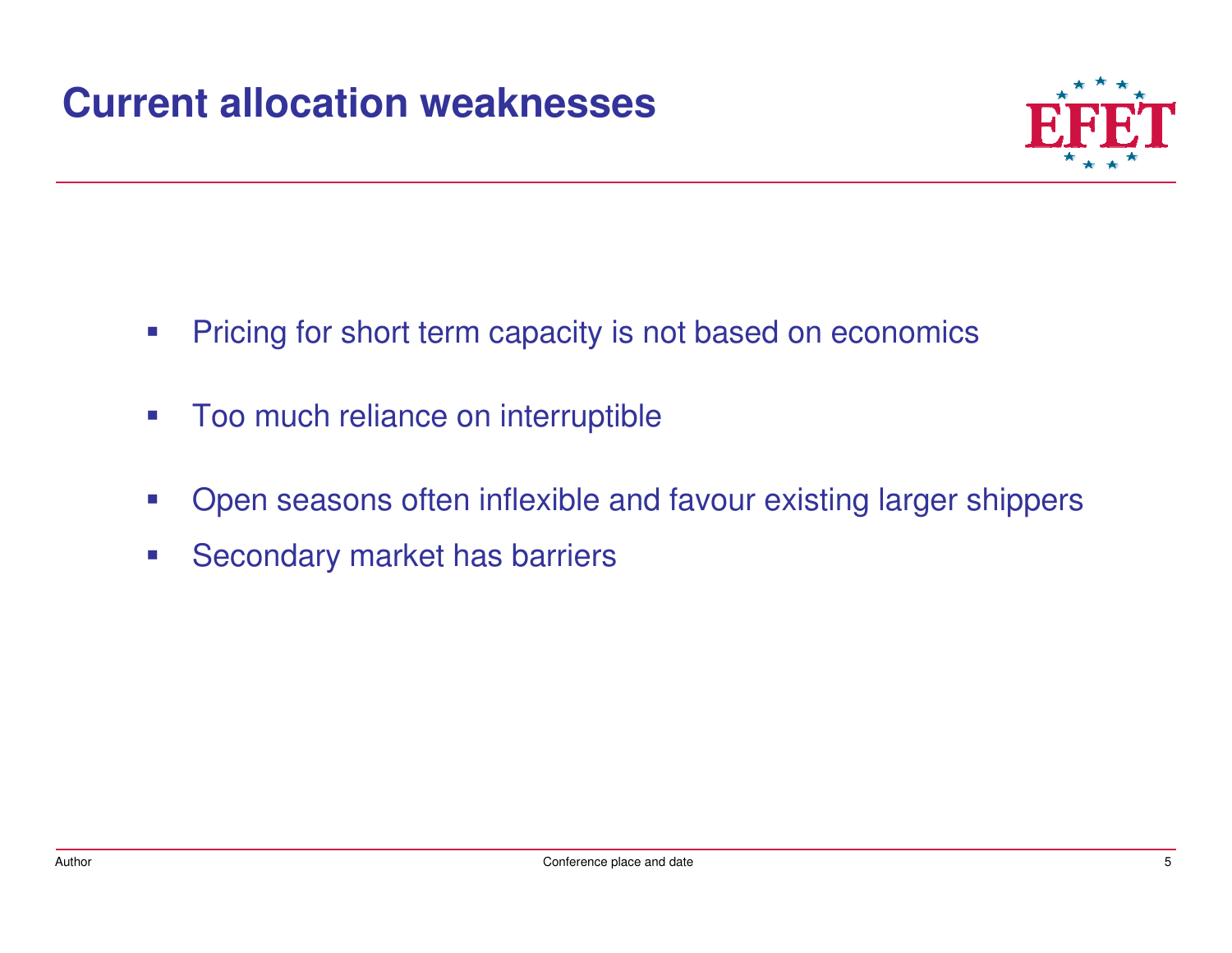# **Joined up thinking?**



- $\mathcal{L}_{\mathcal{A}}$ Ensure measures are compatible with broader goals
- $\mathcal{L}_{\mathcal{A}}$  Other initiatives – current open seasons, DA pilot, GRI NW investment project